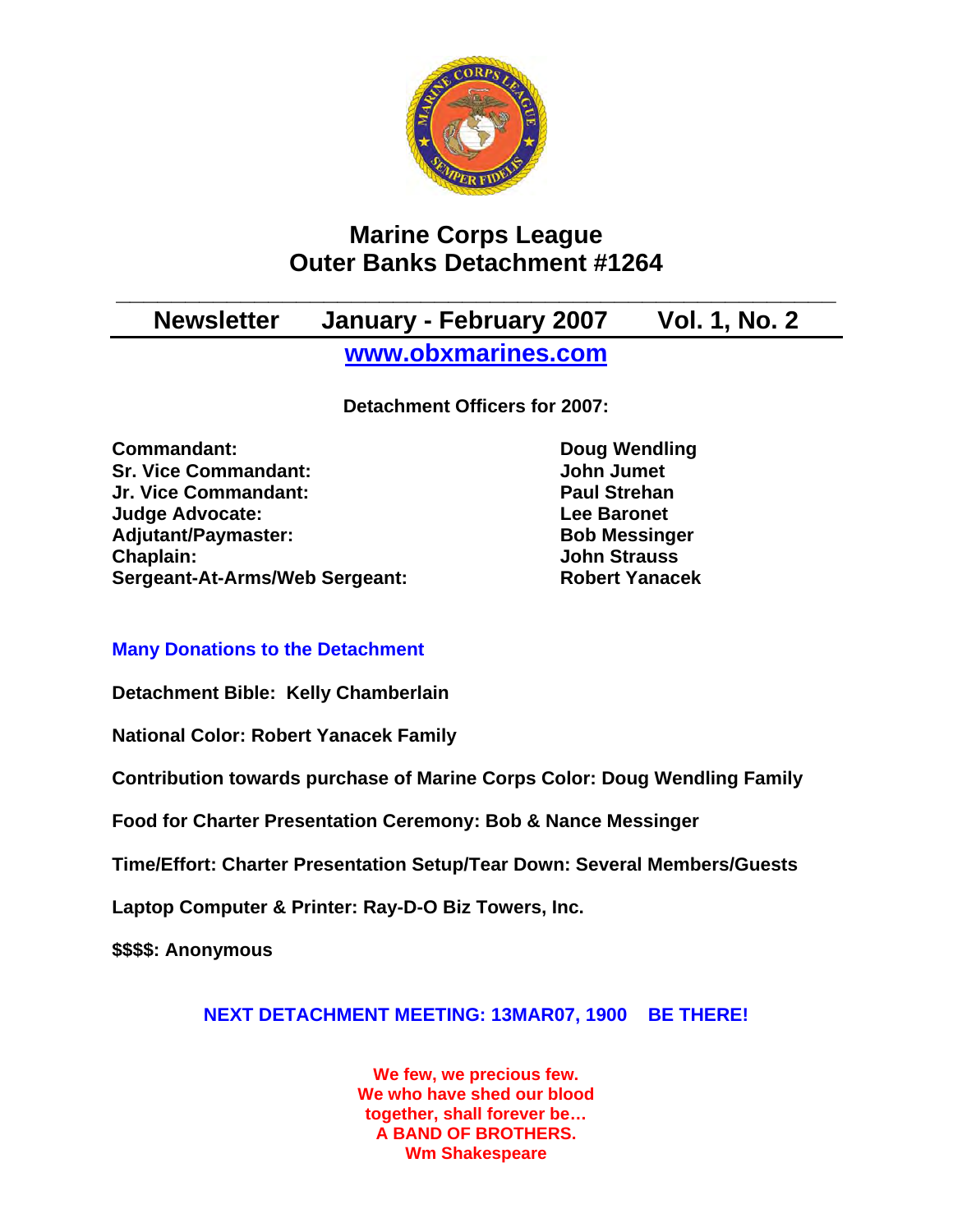#### **What's Been Going On? Check your Detachment Website OFTEN: [www.obxmarines.com](http://www.obxmarines.com/)**

**Website Enhancements: Jan/Feb** 

**Detachment Staff Meeting: 10Jan; Black Pelican** 

**Department NC Quarterly Meeting – Wilmington, NC: 20Jan** 

**General Membership Meeting: 13Feb; Baum Center, Kill Devil Hills 1900** 

**Charter Presentation Ceremony: 17Feb; Colington Harbour Yacht & Racquet Club** 

**Registered Detachment Website with MCL HQ: 22 Feb** 

**Welcomed 2 New Members: Dan Beall & Chuck Straub** 

#### **Uniforms**

**The Marine Corps League does have uniform regulations, but uniforms are not required. The cover, with the Marine Corps emblem is the minimum requirement to be considered 'in uniform'. Other uniform gear is optional. [MCL Ship's Store: Cover \$20; EGA \$3.50]** 

#### **Message From The Commandant: Charter Presentation Ceremony 20Feb07**

**Fellow Marines, honored guests, friends and neighbors…** 

**My name is Doug Wendling. I'm honored to have been elected the first Commandant of this organization and humbled to be 'on point' among the Marines and Corpsmen who have chosen to become its members.** 

**I welcome you on behalf of the Marine Corps League, Outer Banks Detachment. We're glad you were able to join us for this historic occasion – the presentation of our Charter. This Charter, prepared by Headquarters, Marine Corps League, will be signed by each of our Charter members; prominently displayed at each Detachment meeting and serve as a reminder to each of us, of our duty to continue in the service of our Country and our fellow citizens. Those of us who wear the Eagle, Globe and Anchor fully accept that responsibility, and welcome it. We understand such duty does not diminish when our time of active duty is complete. This Detachment embodies the spirit of SEMPER FIDELIS-Always Faithful! We WILL take care of our brother and sister Marines, their families and fellow veterans. We WILL provide a helping hand in our community and to its youth. Get to know us… Provide us with your guidance and support. Call on us when needed.** 

**We'll be there! You can count on us to Get it Done!**

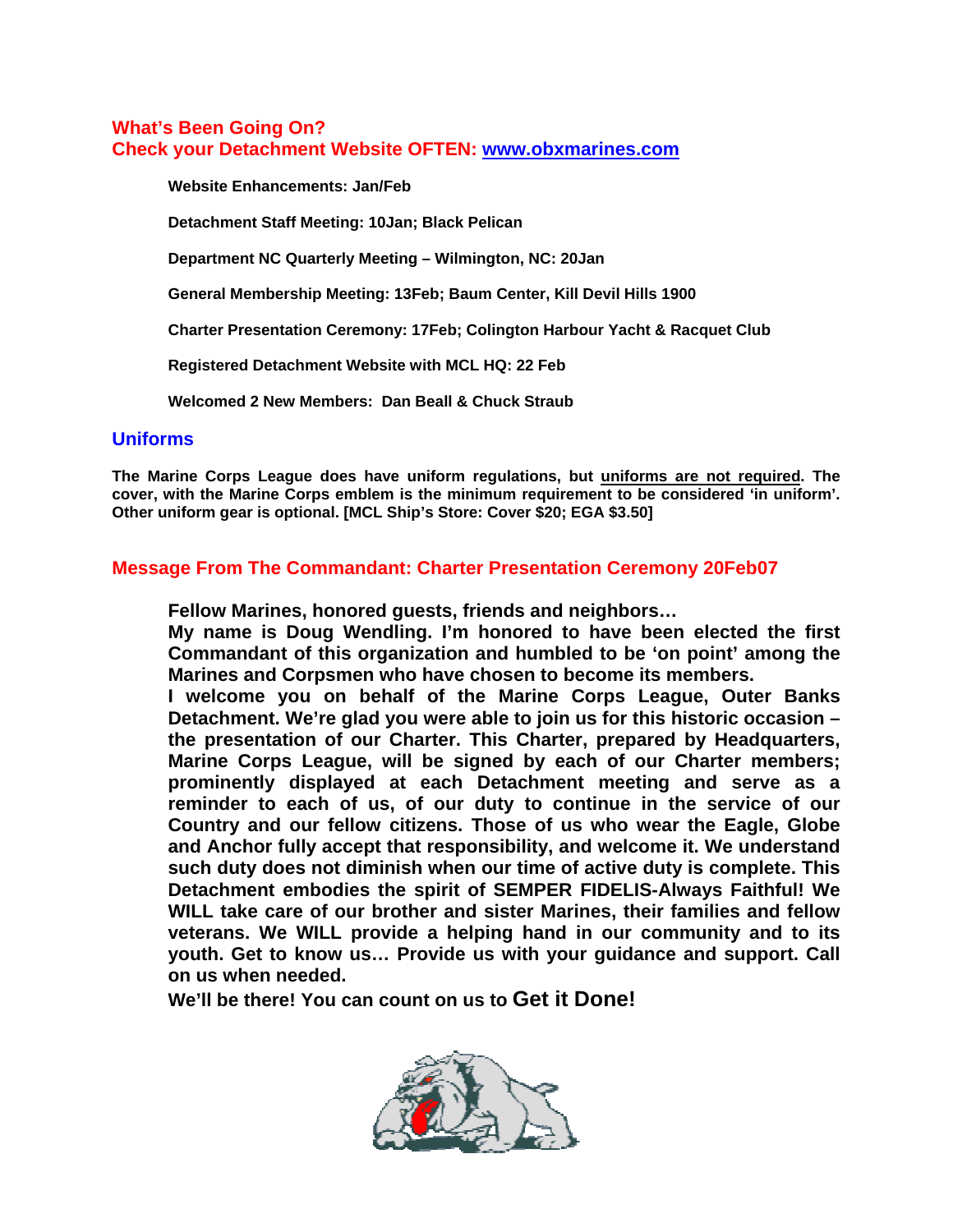**Detachment Programs/Actions/Events - These items are either in discussion among our members, staged for implementation or underway:** 

**Recruiting Campaign – Recruiting materials available to all members. They are available on our website or from any Detachment Officer. Associate Members WELCOME! Make it an objective to recruit one new member before the next Newsletter is published!** 

**Marines Helping Marines –** 

**Volunteer Drivers: to provide transportation of fellow veterans to meetings, Detachment events, VA Hospital, airport, etc. Is your name on the Volunteer List??? If not, contact us today…**

**Notary Public Service: Provided at NO COST to members needing Notary services. Contact Robert Yanacek, Detachment Sergeant-at-Arms/Web Sergeant.** 

**Community Service – Share your ideas, Volunteer to ramrod one of these projects for the Detachment, Lend a hand… Contact one of your Detachment Officers directly and/or bring your ideas to the next Detachment Meeting:** 

**Veterans History Project [Library of Congress]**

**BSA Eagle Scout Program**

**Adopt A Highway/Beach**

**Toys For Tots**

**Fun –** 

**Detachment Morning Chow**

**Family Fun Day**

**Fund Raising – How do we raise funds to expand our efforts in the community without 'leaning on' Members to do so? Business donations? Donation collection outside local business venues? Grants? Give us your inputs…**